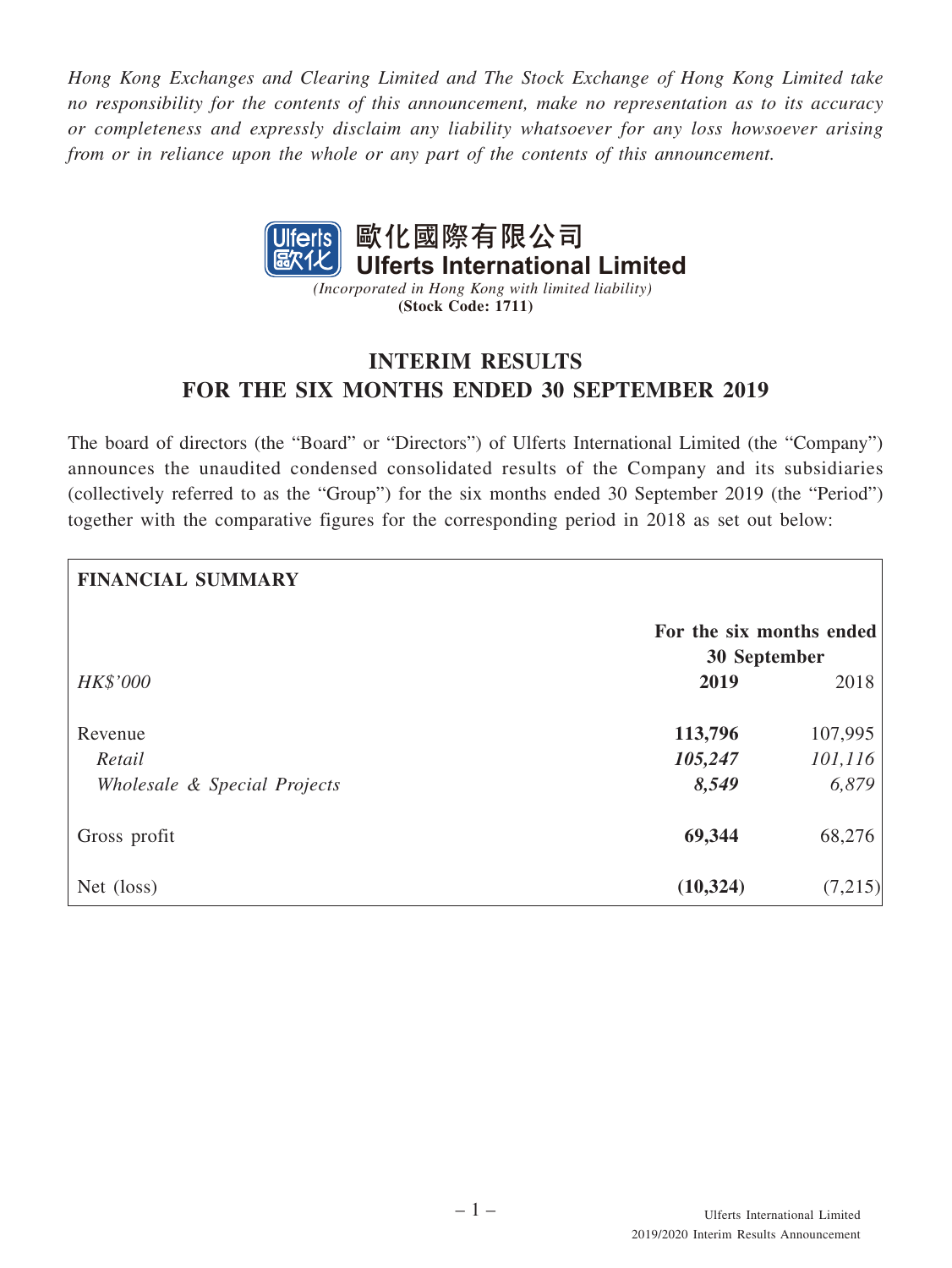# **CONDENSED CONSOLIDATED STATEMENT OF PROFIT OR LOSS AND OTHER COMPREHENSIVE INCOME**

*For the six months ended 30 September 2019*

|                                                                                       |                | Six months ended 30 |             |
|---------------------------------------------------------------------------------------|----------------|---------------------|-------------|
|                                                                                       | September      |                     |             |
|                                                                                       |                | 2019                | 2018        |
|                                                                                       |                | (unaudited)         | (unaudited) |
|                                                                                       | <b>Notes</b>   | <b>HK\$'000</b>     | HK\$'000    |
| <b>REVENUE</b>                                                                        | $\overline{4}$ | 113,796             | 107,995     |
| Cost of sales                                                                         |                | (44, 452)           | (39, 719)   |
| Gross profit                                                                          |                | 69,344              | 68,276      |
| Other income                                                                          | $\overline{4}$ | 1,872               | 1,342       |
| Selling and distribution expenses                                                     |                | (66,743)            | (63,961)    |
| General and administrative expenses                                                   |                | (13,268)            | (12,716)    |
| Finance cost                                                                          |                | (1,529)             | (156)       |
| <b>LOSS BEFORE TAX</b>                                                                | 5              | (10, 324)           | (7,215)     |
| Income tax expense                                                                    | 6              |                     |             |
| <b>LOSS FOR THE PERIOD AND TOTAL</b><br><b>COMPREHENSIVE LOSS FOR THE PERIOD</b>      |                | (10, 324)           | (7,215)     |
| Attributable to:                                                                      |                |                     |             |
| Owners of the parent                                                                  |                | (10, 324)           | (7,215)     |
| <b>LOSS PER SHARE ATTRIBUTABLE TO ORDINARY</b><br><b>EQUITY HOLDERS OF THE PARENT</b> | 8              |                     |             |
| Basic and diluted loss per share (expressed in HK cents)                              |                | (1.29)              | (0.90)      |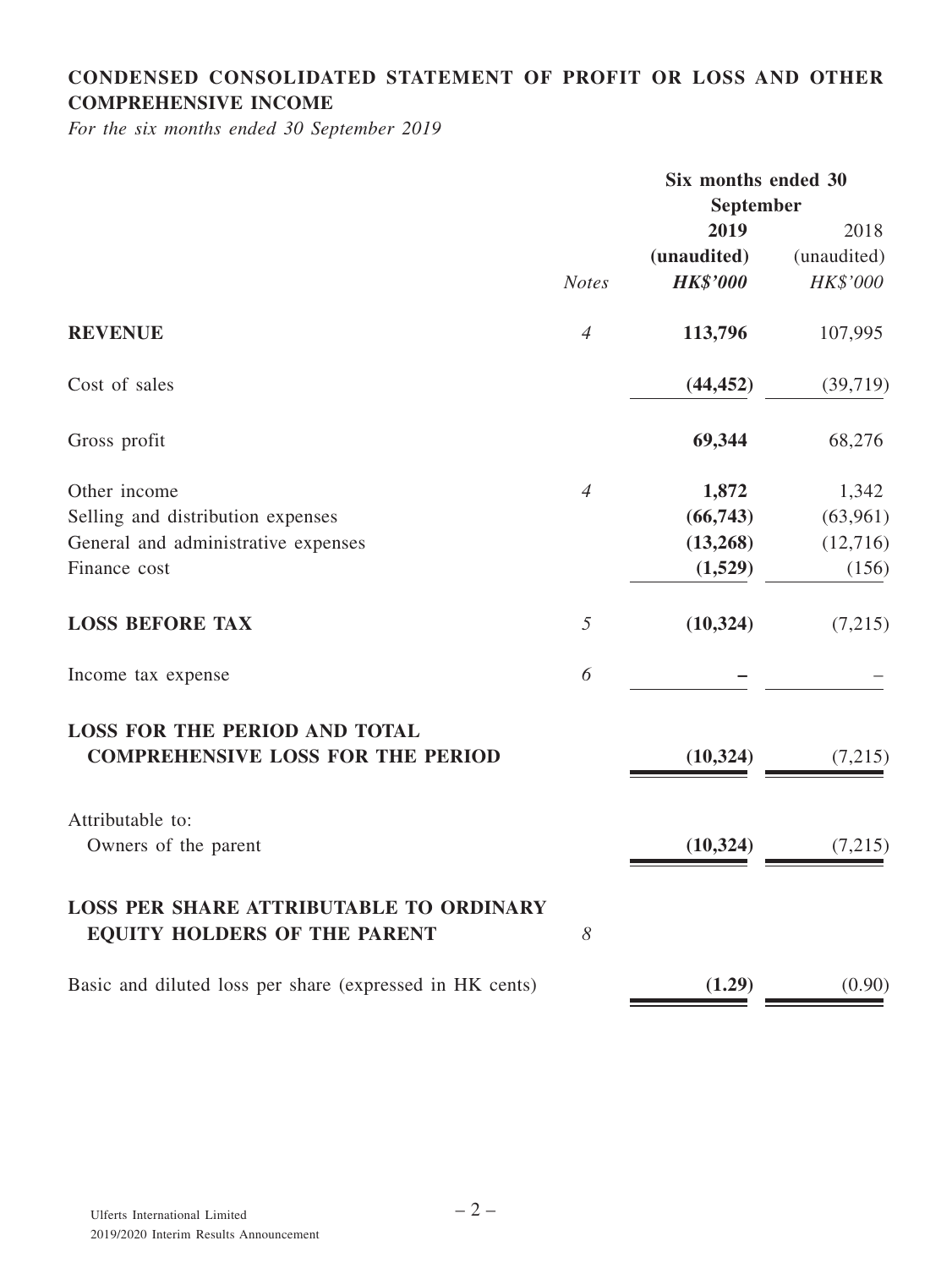# **CONDENSED CONSOLIDATED STATEMENT OF FINANCIAL POSITION**

*At 30 September 2019*

|                                              | As at        |                 |                 |
|----------------------------------------------|--------------|-----------------|-----------------|
|                                              |              | 30 September    | 31 March        |
|                                              |              | 2019            | 2019            |
|                                              |              | (unaudited)     | (audited)       |
|                                              | <b>Notes</b> | <b>HK\$'000</b> | <b>HK\$'000</b> |
| <b>NON-CURRENT ASSETS</b>                    |              |                 |                 |
|                                              |              |                 |                 |
| Property, plant and equipment                |              | 24,968          | 30,826          |
| Right-of-use assets                          |              | 60,230          |                 |
| Prepayments and deposits                     |              | 19,892          | 15,009          |
| Deferred tax assets                          |              | 2,468           | 2,468           |
| Total non-current assets                     |              | 107,558         | 48,303          |
| <b>CURRENT ASSETS</b>                        |              |                 |                 |
| Inventories                                  |              | 48,354          | 46,326          |
| Trade receivables                            | 9            |                 |                 |
|                                              |              | 5,052           | 9,404           |
| Prepayments, deposits and other receivables  |              | 3,494           | 8,976           |
| Tax recoverable                              |              | 2,057           | 2,057           |
| Cash and cash equivalents                    |              | 55,400          | 59,469          |
| Total current assets                         |              | 114,357         | 126,232         |
|                                              |              |                 |                 |
| <b>CURRENT LIABILITIES</b>                   |              |                 |                 |
| Trade and bills payables                     | 10           | 6,187           | 7,290           |
| Lease liabilities                            |              | 28,732          |                 |
| Other payables and accruals                  |              | 36,517          | 43,147          |
| Interest-bearing bank borrowings             |              | 5,904           | 4,002           |
| Provisions                                   |              | 2,855           | 1,599           |
| Total current liabilities                    |              | 80,195          | 56,038          |
| <b>NET CURRENT ASSETS</b>                    |              | 34,162          | 70,194          |
|                                              |              |                 |                 |
| <b>TOTAL ASSETS LESS CURRENT LIABILITIES</b> |              | 141,720         | 118,497         |
| <b>NON-CURRENT LIABILITIES</b>               |              |                 |                 |
| Provisions                                   |              | 5,436           | 6,827           |
| Lease liabilities                            |              | 36,174          |                 |
|                                              |              |                 |                 |
| Total non-current liabilities                |              | 41,610          | 6,827           |
|                                              |              |                 |                 |
| Net assets                                   |              | 100,110         | 111,670         |
| <b>EQUITY</b>                                |              |                 |                 |
| Equity attributable to owners of the parent  |              |                 |                 |
| Share capital                                |              | 110,337         | 110,337         |
| Retained profits/(Accumulated loss)          |              | (10, 227)       | 1,333           |
|                                              |              |                 |                 |
| Total equity                                 |              | 100,110         | 111,670         |
|                                              |              |                 |                 |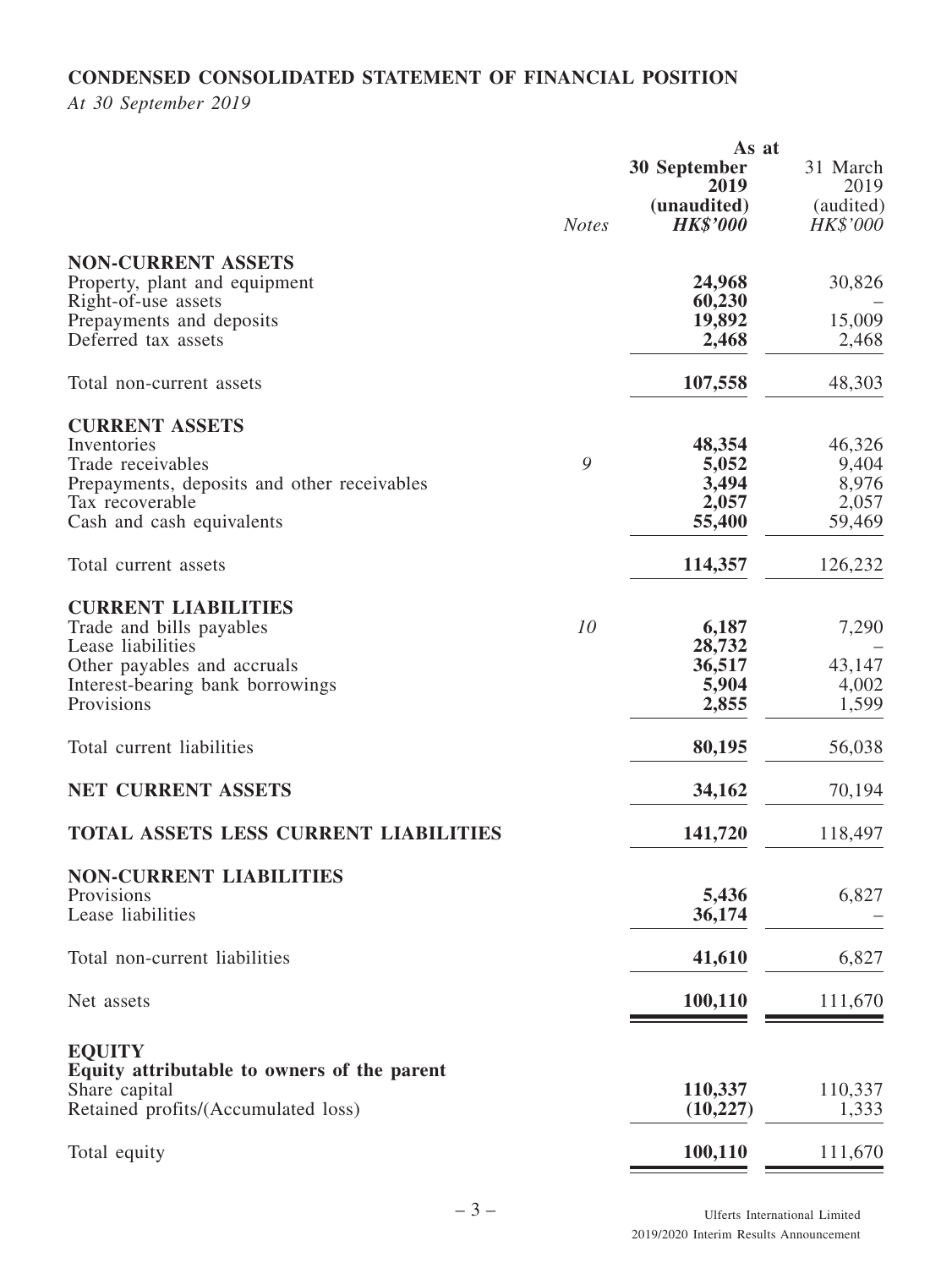#### **Notes:**

#### **1. BASIS OF PREPARATION**

The unaudited condensed consolidated financial statements have been prepared in accordance with Hong Kong Financial Reporting Standards ("HKFRSs") and Hong Kong Accounting Standard ("HKAS") 34 "Interim Financial Reporting" issued by the Hong Kong Institute of Certified Public Accountants ("HKICPA") as well as with the applicable disclosures required by Appendix 16 to The Rules Governing the Listing of Securities (the "Listing Rules") on The Stock Exchange of Hong Kong Limited (the "Stock Exchange") and the Hong Kong Companies Ordinance ("CO").

The unaudited condensed consolidated financial statements have been prepared on the historical cost convention. The unaudited condensed consolidated financial statements are presented in Hong Kong dollars ("HK\$") and all values are rounded to the nearest thousand except when otherwise indicated.

These unaudited condensed consolidated financial statements should be read in conjunction with the annual consolidated financial statements for the year ended 31 March 2019.

The financial information relating to the year ended 31 March 2019 that is included in this preliminary announcement of interim results 2019 does not constitute the Company's statutory annual consolidated financial statements for 2019 but is derived from those financial statements. Further information relating to these statutory annual consolidated financial statements required to be disclosed in accordance with section 436 of the CO is as follows:

- (a) The Company has delivered the consolidated financial statements for the year ended 31 March 2019 to the Registrar of Companies as required by section 662(3) of, and Part 3 of Schedule 6 to the CO.
- (b) The Company's auditor has reported on the consolidated financial statements of the Group for the year ended 31 March 2019. The auditor's reports were unqualified, did not include a reference to any matters to which the auditor drew attention by way of emphasis without qualifying its report; and did not contain a statement under sections  $406(2)$ ,  $407(2)$  or  $407(3)$ of the CO.

#### **2. CHANGES IN ACCOUNTING POLICIES AND DISCLOSURES**

The accounting policies adopted in the preparation of the interim condensed consolidated financial information are consistent with those applied in the preparation of the Group's annual consolidated financial statements for the year ended 31 March 2019, except for the adoption of the new and revised Hong Kong Financial Reporting Standards ("HKFRSs") effective as of 1 April 2019.

| Amendments to HKFRS 9      | Prepayment Features with Negative Compensation       |
|----------------------------|------------------------------------------------------|
| HKFRS 16                   | Leases                                               |
| Amendments to HKAS 19      | Plan Amendment, Curtailment or Settlement            |
| Amendments to HKAS 28      | Long-term Interests in Associates and Joint Ventures |
| HK (IFRIC)-Int 23          | Uncertainty over Income Tax Treatments               |
| <b>Annual Improvements</b> | Amendments to HKFRS 3, HKFRS 11, HKAS 12 and HKAS 23 |
| 2015-2017 Cycle            |                                                      |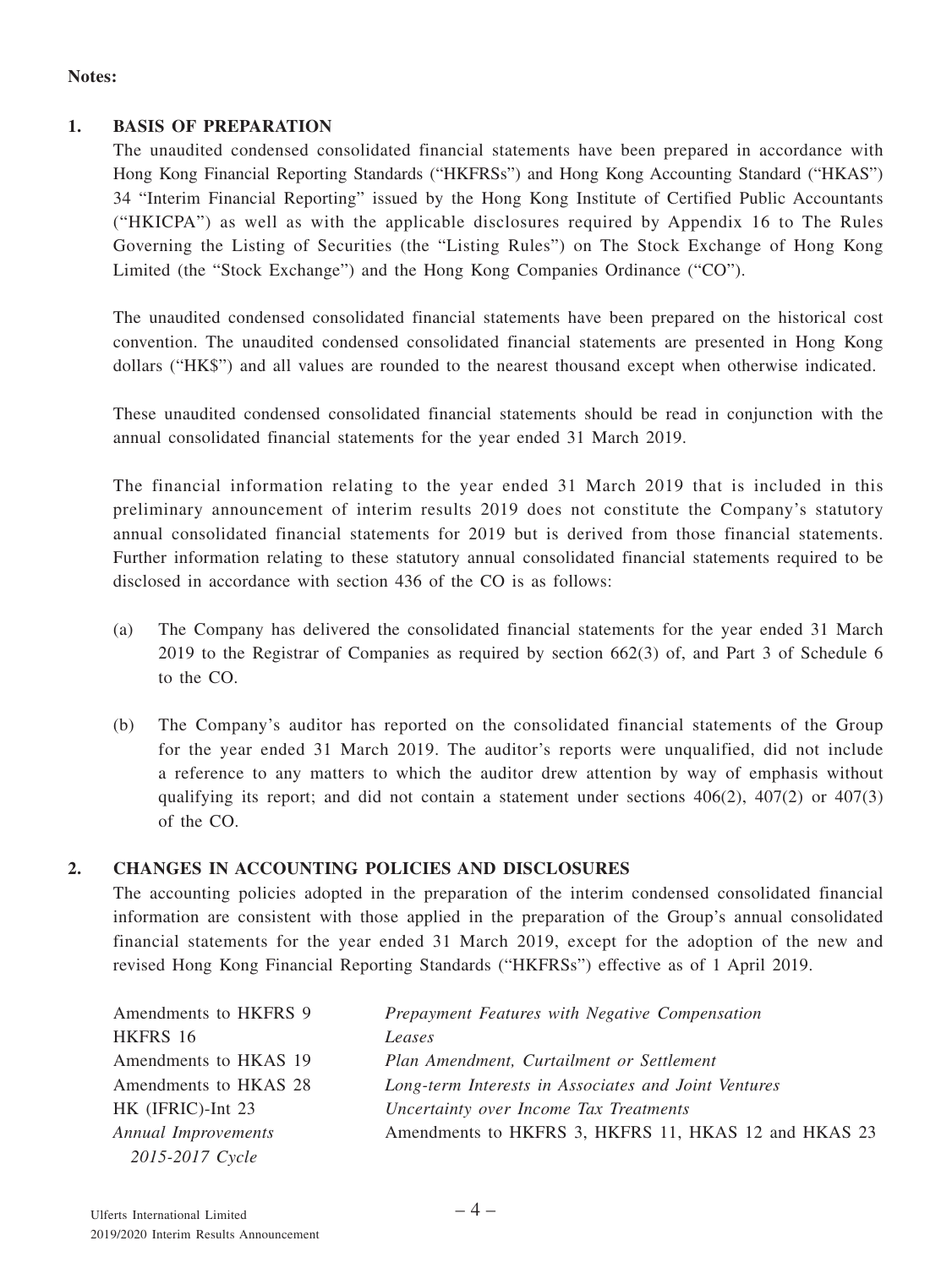Other than as explained below regarding the impact of HKFRS 16 *Leases*, the new and revised standards are not relevant to the preparation of the Group's interim condensed consolidated financial information. The nature and impact of the new HKFRS are described below:

HKFRS 16 replaces HKAS 17 *Leases*, HK (IFRIC)-Int 4 *Determining whether an Arrangement contains a Lease*, HK (SIC)-Int 15 *Operating Leases – Incentives* and HK (SIC)-Int 27 *Evaluating the Substance of Transactions Involving the Legal Form of a Lease*. The standard sets out the principles for the recognition, measurement, presentation and disclosure of leases and requires lessees to account for all leases under a single on-balance sheet model. Lessor accounting under HKFRS 16 is substantially unchanged from HKAS 17. Lessors will continue to classify leases as either operating or finance leases using similar principles as in HKAS 17. Therefore, HKFRS 16 did not have any financial impact on leases where the Group is the lessor.

The Group adopted HKFRS 16 using the modified retrospective method of adoption with the date of initial application of 1 April 2019. Under this method, the standard is applied retrospectively with the cumulative effect of initial adoption as an adjustment to the opening balance of retained profits at 1 April 2019, and the comparative information for the six-month ended 30 September 2018 was not restated and continues to be reported under HKAS 17.

#### **New definition of a lease**

Under HKFRS 16, a contract is, or contains a lease if the contract conveys a right to control the use of an identified asset for a period of time in exchange for consideration. Control is conveyed where the customer has both the right to obtain substantially all of the economic benefits from use of the identified asset and the right to direct the use of the identified asset. The Group elected to use the transition practical expedient allowing the standard to be applied only to contracts that were previously identified as leases applying HKAS 17 and HK (IFRIC)-Int 4 at the date of initial application. Contracts that were not identified as leases under HKAS 17 and HK (IFRIC)-Int 4 were not reassessed. Therefore, the definition of a lease under HKFRS 16 has been applied only to contracts entered into or changed on or after 1 April 2019.

At inception or on reassessment of a contract that contains a lease component, the Group allocates the consideration in the contract to each lease and non-lease component on the basis of their standard-alone prices. A practical expedient is available to a lessee, which the Group has adopted, not to separate non-lease components and to account for the lease and the associated non-lease components (e.g., property management services for leases of properties) as a single lease component.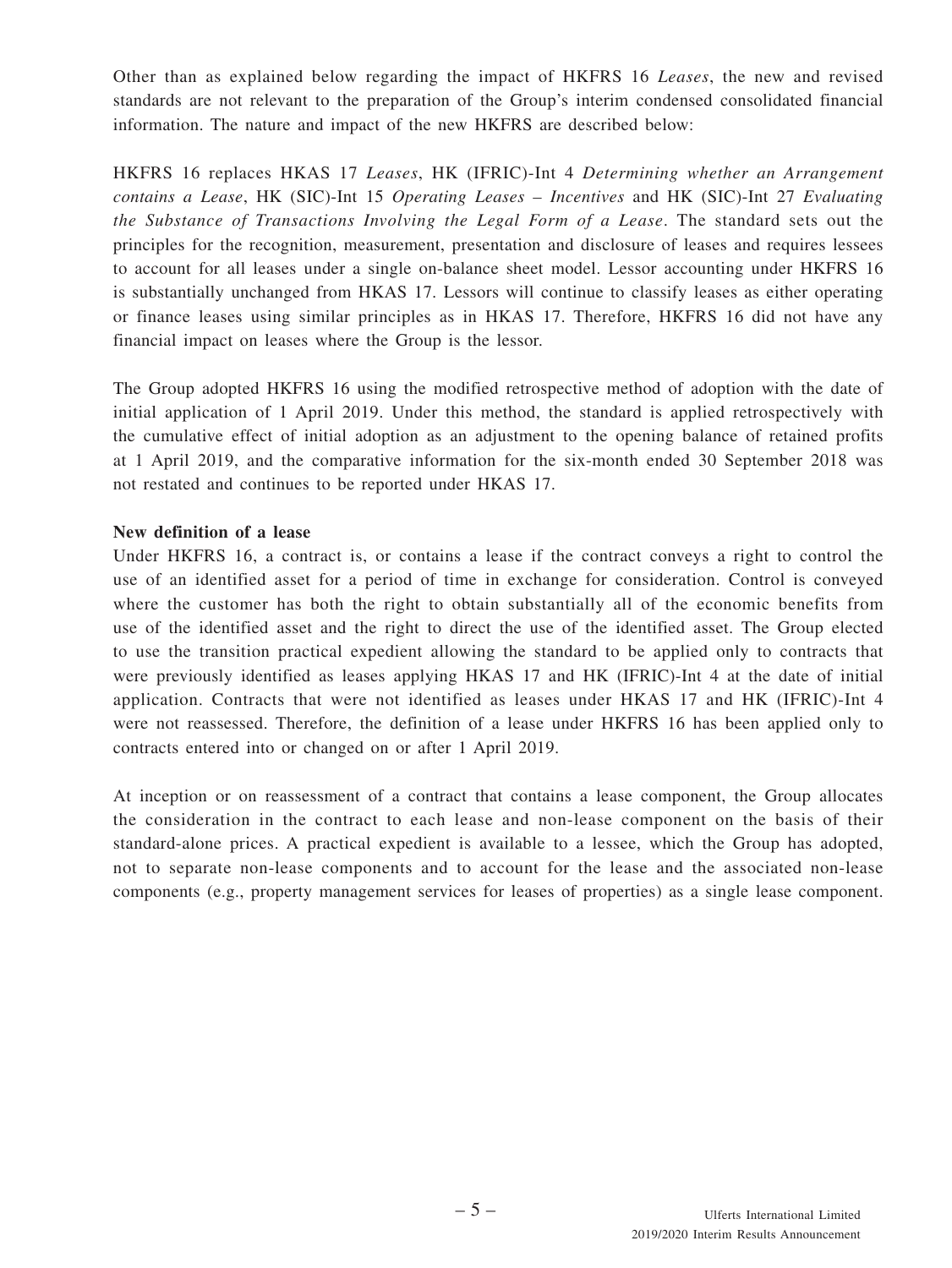#### **As a lessee – Leases previously classified as operating leases** *Nature of the effect of adoption of HKFRS 16*

The Group has lease contracts for various items of property and other equipment. As a lessee, the Group previously classified leases as either finance leases or operating leases based on the assessment of whether the lease transferred substantially all the rewards and risks of ownership of assets to the Group. Under HKFRS 16, the Group applies a single approach to recognise and measure right-of-use assets and lease liabilities for all leases, except for two elective exemptions for leases of low value assets (elected on a lease by lease basis) and short-term leases (elected by class of underlying asset). The Group has elected not to recognise right-of-use assets and lease liabilities for (i) leases of lowvalue assets; and (ii) leases, that at the commencement date, have a lease term of 12 months or less. Instead, the Group recognises the lease payments associated with those leases as an expense on a straight-line basis over the lease term.

#### *Impacts on transition*

Lease liabilities at 1 April 2019 were recognised based on the present value of the remaining lease payments, discounted using the incremental borrowing rate at 1 April 2019. The Group elected to present the lease liabilities separately in the statement of financial position.

The right-of-use assets for most leases were measured at the amount of the lease liability, adjusted by the amount of any prepaid or accrued lease payments relating to the lease recognised in the statement of financial position immediately before 1 April 2019. All these assets were assessed for any impairment based on HKAS 36 on that date. The Group elected to present the right-of-use assets separately in the statement of financial position.

The Group has used the following elective practical expedients when applying HKFRS 16 at 1 April 2019:

- Applied the short-term lease exemptions to leases with a lease term that ends within 12 months from the date of initial application
- Used hindsight in determining the lease term where the contract contains options to extend/ terminate the lease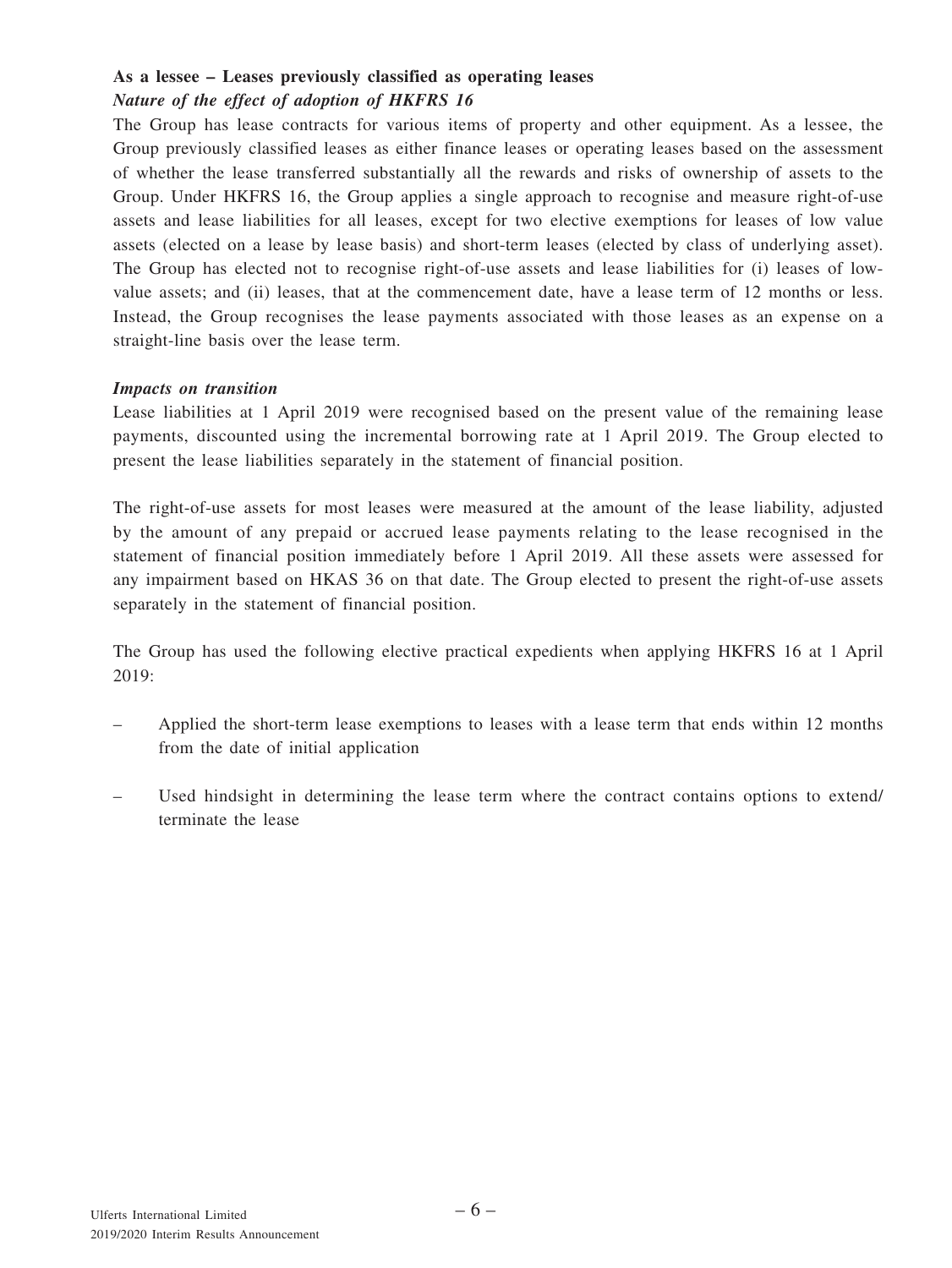The impacts arising from the adoption of HKFRS 16 as at 1 April 2019 are as follows:

|                                         | Increase/<br>(decrease)<br>HK\$'000<br>(unaudited) |
|-----------------------------------------|----------------------------------------------------|
| <b>Assets</b>                           |                                                    |
| Increase in right-of-use assets         | 78,333                                             |
| <b>Liabilities</b>                      |                                                    |
| Increase in lease liabilities           | 83,909                                             |
| Decrease in other payables and accruals | (4,340)                                            |
| Increase in total liabilities           | 79,569                                             |
| Decrease in retained profits            | (1,236)                                            |

The lease liabilities as at 1 April 2019 reconciled to the operating lease commitments as at 31 March 2019 is as follows:

|                                                                | <b>HK\$'000</b> |
|----------------------------------------------------------------|-----------------|
|                                                                | (Unaudited)     |
| Operating lease commitments as at 31 March 2019                | 89.481          |
| Weighted average incremental borrowing rate as at 1 April 2019 | 5%              |
| Lease liabilities as at 1 April 2019                           | 83,909          |

#### **Summary of new accounting policies**

The accounting policy for leases as disclosed in the annual financial statements for the year ended 31 March 2019 is replaced with the following new accounting policies upon adoption of HKFRS 16 from 1 April 2019:

#### **Right-of-use assets**

Right-of-use assets are recognised at the commencement date of the lease. Right-of-use assets are measured at cost, less any accumulated depreciation and any impairment losses, and adjusted for any remeasurement of lease liabilities. The cost of right-of-use assets includes the amount of lease liabilities recognised, initial direct costs incurred, and lease payments made at or before the commencement date less any lease incentives received. Unless the Group is reasonably certain to obtain ownership of the leased asset at the end of the lease term, the recognised right-of-use assets are depreciated on a straight-line basis over the shorter of the estimated useful life and the lease term.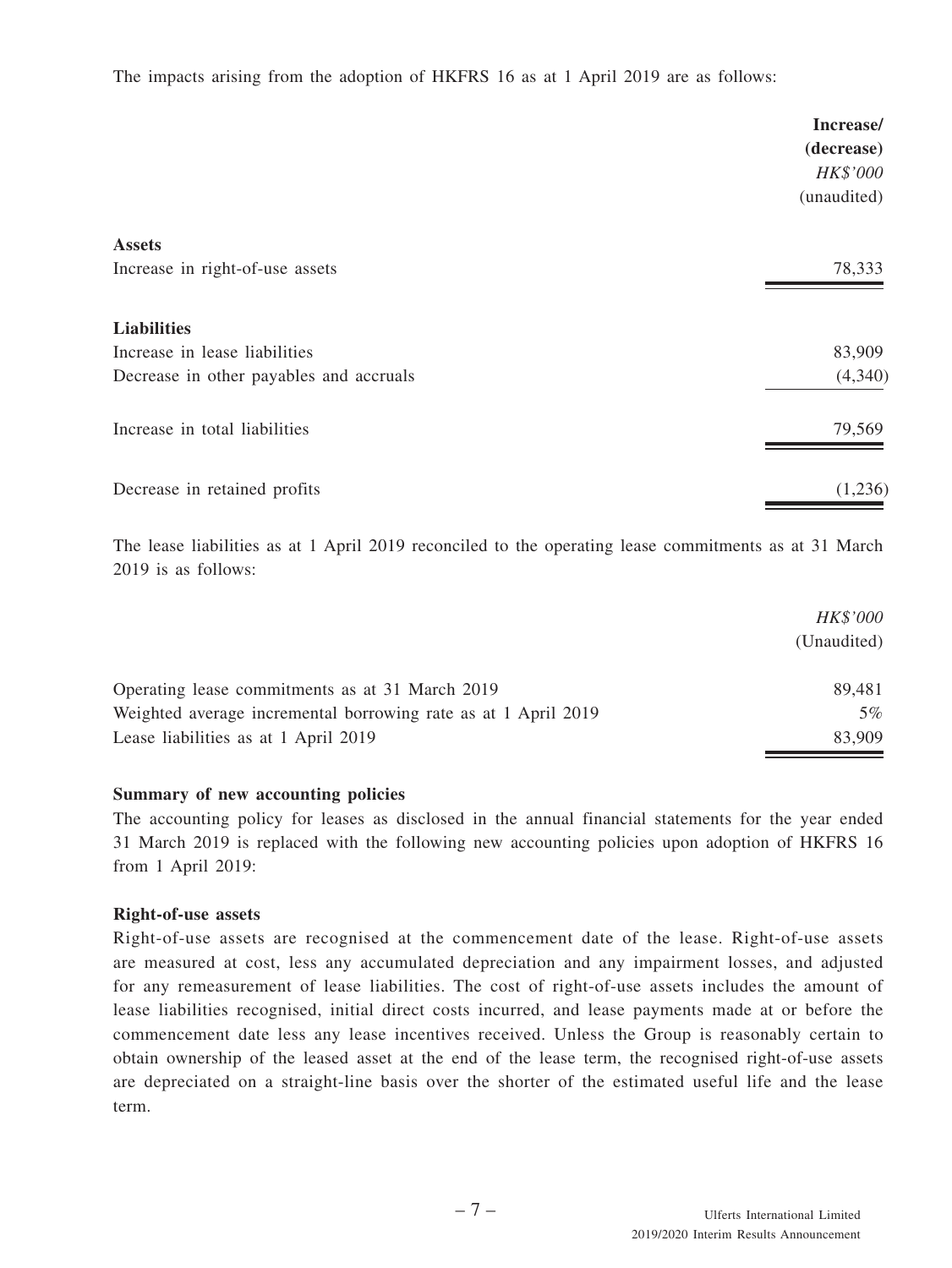#### **Lease liabilities**

Lease liabilities are recognised at the commencement date of the lease at the present value of lease payments to be made over the lease term. The lease payments include fixed payments (including insubstance fixed payments) less any lease incentives receivable, variable lease payments that depend on an index or a rate, and amounts expected to be paid under residual value guarantees. The lease payments also include the exercise price of a purchase option reasonably certain to be exercised by the Group and payments of penalties for termination of a lease, if the lease term reflects the Group exercising the option to terminate. The variable lease payments that do not depend on an index or a rate are recognised as an expense in the period in which the event or condition that triggers the payment occurs.

In calculating the present value of lease payments, the Group uses the incremental borrowing rate at the lease commencement date if the interest rate implicit in the lease is not readily determinable. After the commencement date, the amount of lease liabilities is increased to reflect the accretion of interest and reduced for the lease payments made. In addition, the carrying amount of lease liabilities is remeasured if there is a modification, a change in future lease payments arising from change in an index or rate, a change in the lease term, a change in the in-substance fixed lease payments or a change in assessment to purchase the underlying asset.

#### **Significant judgement in determining the lease term of contracts with renewal options**

The Group determines the lease term as the non-cancellable term of the lease, together with any periods covered by an option to extend the lease if it is reasonably certain to be exercised, or any periods covered by an option to terminate the lease, if it is reasonably certain not to be exercised.

The Group has the option, under some of its leases, to lease properties for additional terms of two to three years. The Group applies judgement in evaluating whether it is reasonably certain to exercise the option to renew. It considers all relevant factors that create an economic incentive for it to exercise the renewal. After the lease commencement date, the Group reassesses the lease term if there is a significant event or change in circumstances that is within the control of the Group and affects its ability to exercise the option to renew.

#### **3. OPERATING SEGMENT INFORMATION**

The Group principally focuses on the retail and wholesale of imported furniture, and special projects. Information reported to the Group's chief operating decision maker, for the purpose of resource allocation and performance assessment, focuses on the operating results of the Group as a whole as the Group's resources are integrated and no discrete operating segment information is available. Accordingly, no operating segment information is presented.

#### **Geographical information**

(a) Revenue from external customers

Substantially all of the Group's revenues from external customers during the six months ended 30 September 2019 and 2018 were attributed to Hong Kong based on the location of the customers or the location of certain key processes/resources from which the Group derived the revenues.

#### (b) Non-current assets

All of the Group's non-current assets as at the end of the reporting period were located in Hong Kong based on the location of the assets.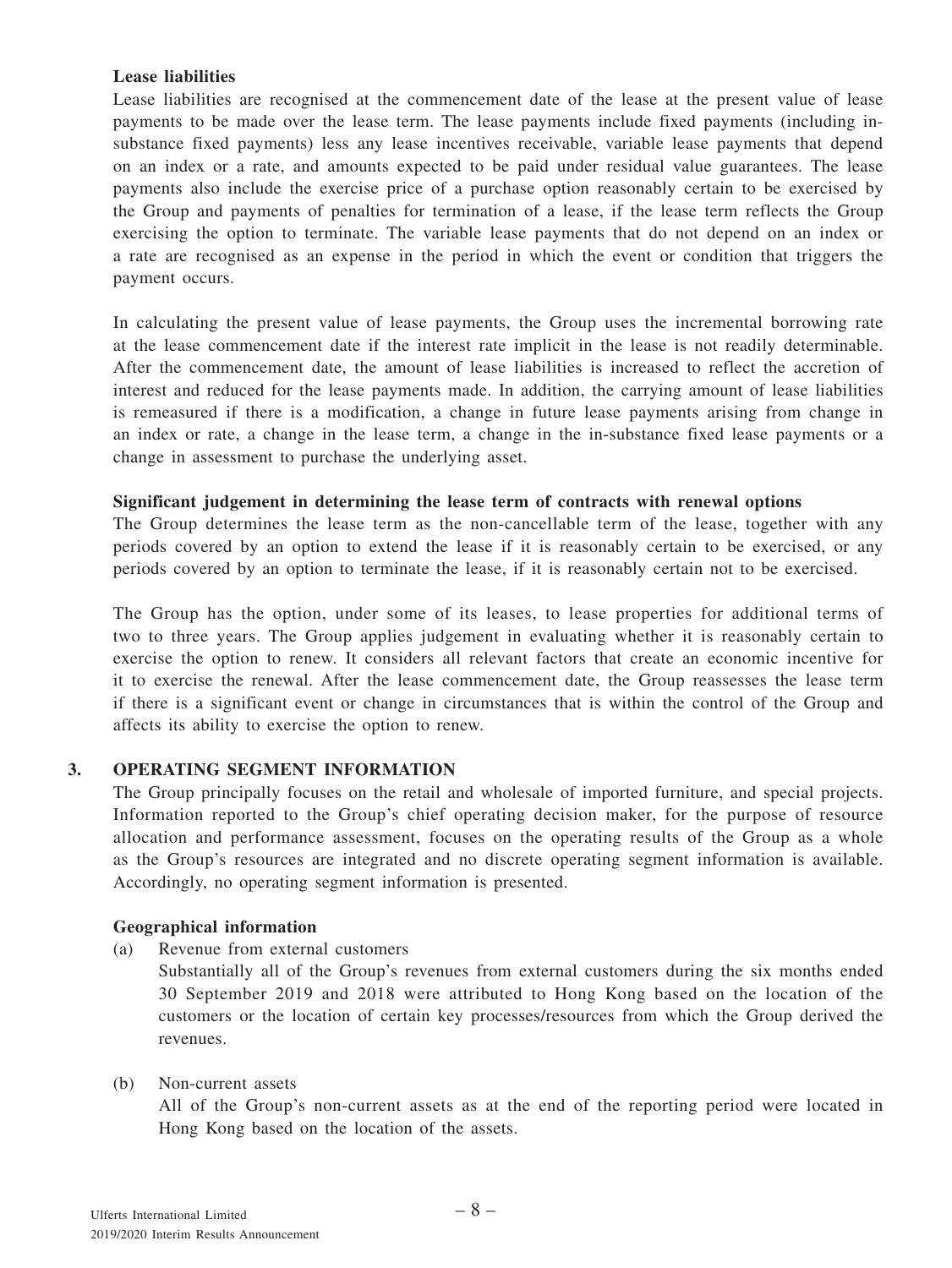#### **4. REVENUE AND OTHER INCOME**

Revenue represents the net invoiced value of goods sold, after allowances for returns and trade discounts, and the value of project services rendered during the Period.

An analysis of revenue and other income is as follows:

|                                                           | Six months ended 30 September |             |
|-----------------------------------------------------------|-------------------------------|-------------|
|                                                           | 2019                          | 2018        |
|                                                           | (unaudited)                   | (unaudited) |
|                                                           | <b>HK\$'000</b>               | HK\$'000    |
| <b>Revenue</b>                                            |                               |             |
| Retail of furniture                                       | 105,247                       | 101,116     |
| Wholesale of furniture                                    | 5,471                         | 6,057       |
| Special projects – project sales and consultancy services |                               |             |
| arrangements                                              | 3,078                         | 822         |
|                                                           | 113,796                       | 107,995     |
| Other income                                              |                               |             |
| Other service income                                      | 627                           | 436         |
| Rental income                                             | 784                           | 404         |
| Bank interest income                                      | 342                           | 382         |
| Others                                                    | 119                           | 120         |
|                                                           | 1,872                         | 1,342       |

#### **5. LOSS BEFORE TAX**

The Group's loss before tax is arrived at after charging:

|                                                                                                                                                                                                      | Six months ended 30 September<br>2019<br>(unaudited)<br><b>HK\$'000</b> | 2018<br>(unaudited)<br>HK\$'000 |
|------------------------------------------------------------------------------------------------------------------------------------------------------------------------------------------------------|-------------------------------------------------------------------------|---------------------------------|
| Cost of inventories sold and services provided<br>Net write-down of inventories to net realisable value                                                                                              | 42,804<br>1,648                                                         | 39,216<br>503                   |
| Total amount recognised as cost of sales                                                                                                                                                             | 44,452                                                                  | 39,719                          |
| Depreciation of property, plant and equipment<br>Depreciation of right-of-use assets<br>Loss on disposal of items of property, plant and equipment*<br>Minimum lease payments under operating leases | 6,672<br>27,883<br>281                                                  | 6,271<br>27,783                 |

\* Included in "General and administrative expenses" in the Consolidated Statement of Profit or Loss and Other Comprehensive Income.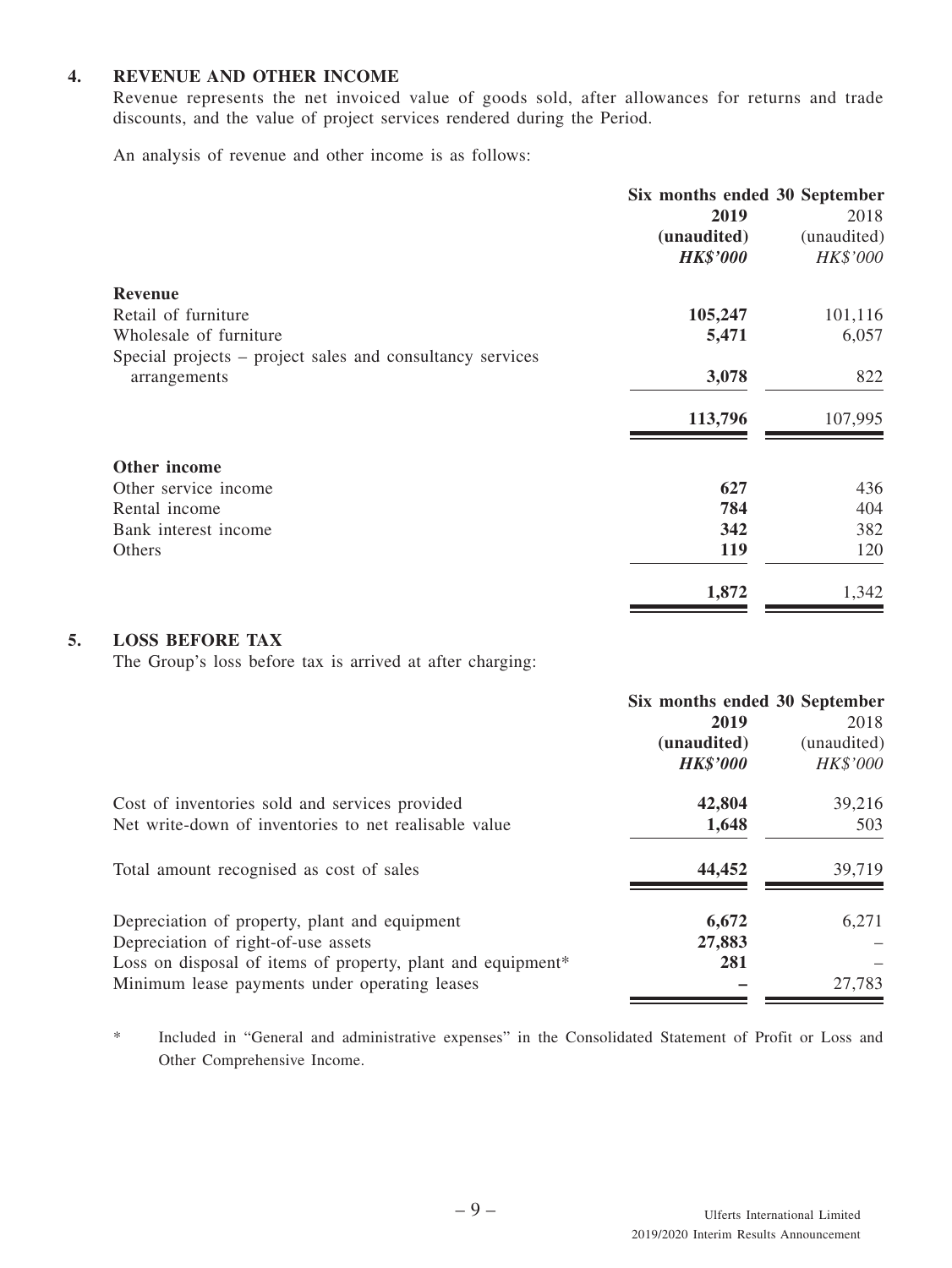### **6. INCOME TAX**

The Group did not generate any assessable profits arising in Hong Kong during the Period (2018: Nil).

#### **7. DIVIDEND**

The Board has resolved not to declare any payment of interim dividend for the Period (2018: Nil).

### **8. LOSS PER SHARE ATTRIBUTABLE TO ORDINARY EQUITY HOLDERS OF THE PARENT**

The calculation of the basic loss per share is based on the loss for the Period attributable to ordinary equity holders of the parent of HK\$10,324,000 (2018: HK\$7,215,000) and the weighted average number of ordinary shares of 800,000,000 (2018: 800,000,000) in issue during the Period.

The Group had no potentially dilutive ordinary shares in issue during both periods.

|                                                                                                                                   | 2019<br>(unaudited)<br><b>HK\$'000</b> | 2018<br>(unaudited)<br><b>HK\$'000</b> |
|-----------------------------------------------------------------------------------------------------------------------------------|----------------------------------------|----------------------------------------|
| Loss                                                                                                                              |                                        |                                        |
| Loss attributable to ordinary equity holders of the parent used in<br>the basic and diluted loss per share calculation            | 10,324                                 | 7,215                                  |
|                                                                                                                                   |                                        |                                        |
|                                                                                                                                   | <b>Number of shares</b>                |                                        |
| <b>Shares</b>                                                                                                                     |                                        |                                        |
| Weighted average number of ordinary shares in issue during the<br>Period used in the basic and diluted loss per share calculation | 800,000,000                            | 800,000,000                            |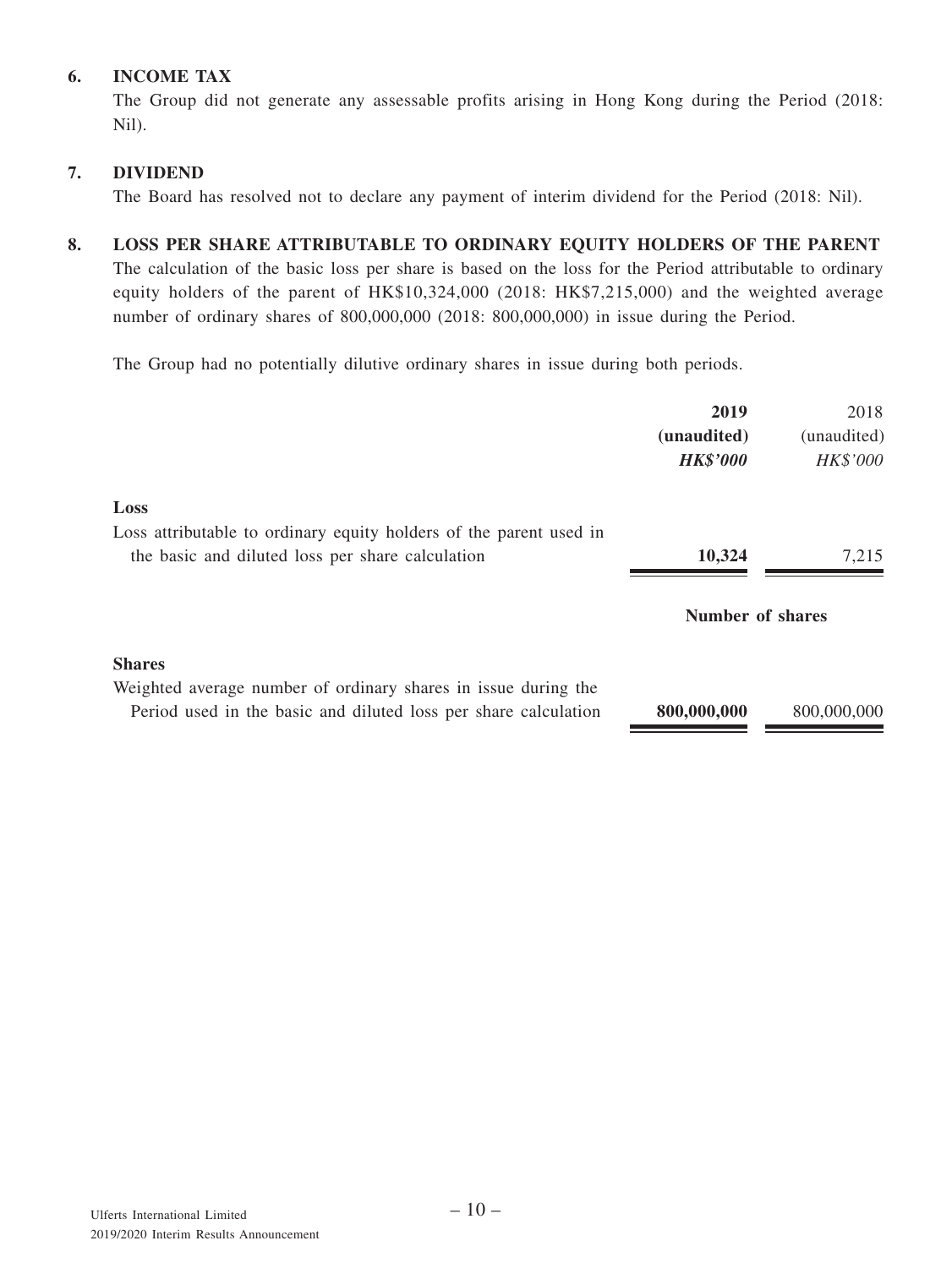#### **9. TRADE RECEIVABLES**

The Group's retail sales are usually paid in cash or by major credit/debit cards. The Group's trading terms with its wholesale, project and consultancy services customers are mainly on credit, except for new customers, where payment in advance/upon delivery is normally required. The credit period for these customers is generally one to two months, or extending up to six months for major project and consultancy service customers. The Group seeks to maintain strict control over its outstanding receivables and overdue balances are reviewed by senior management. The Group does not hold any collateral or other credit enhancements over its trade receivable balances. Trade receivables are noninterest-bearing.

An ageing analysis of the trade receivables of the Group, based on the invoice date, is as follows:

| As at           |           |
|-----------------|-----------|
| 30 September    | 31 March  |
| 2019            | 2019      |
| (unaudited)     | (audited) |
| <b>HK\$'000</b> | HK\$'000  |
| 4,522           | 8,266     |
| 451             | 974       |
| 79              | 164       |
| 5,052           | 9,404     |
|                 |           |

#### **10. TRADE AND BILLS PAYABLES**

An ageing analysis of the trade and bills payables as at the end of the reporting period, based on the invoice date, is as follows:

|                | As at           |           |
|----------------|-----------------|-----------|
|                | 30 September    | 31 March  |
|                | 2019            | 2019      |
|                | (unaudited)     | (audited) |
|                | <b>HK\$'000</b> | HK\$'000  |
| Within 1 month | 5,891           | 6,699     |
| 1 to 3 months  | 296             | 204       |
| Over 3 months  |                 | 387       |
|                | 6,187           | 7,290     |

The trade and bills payables are non-interest-bearing and are normally settled on 60-day to 120-day terms.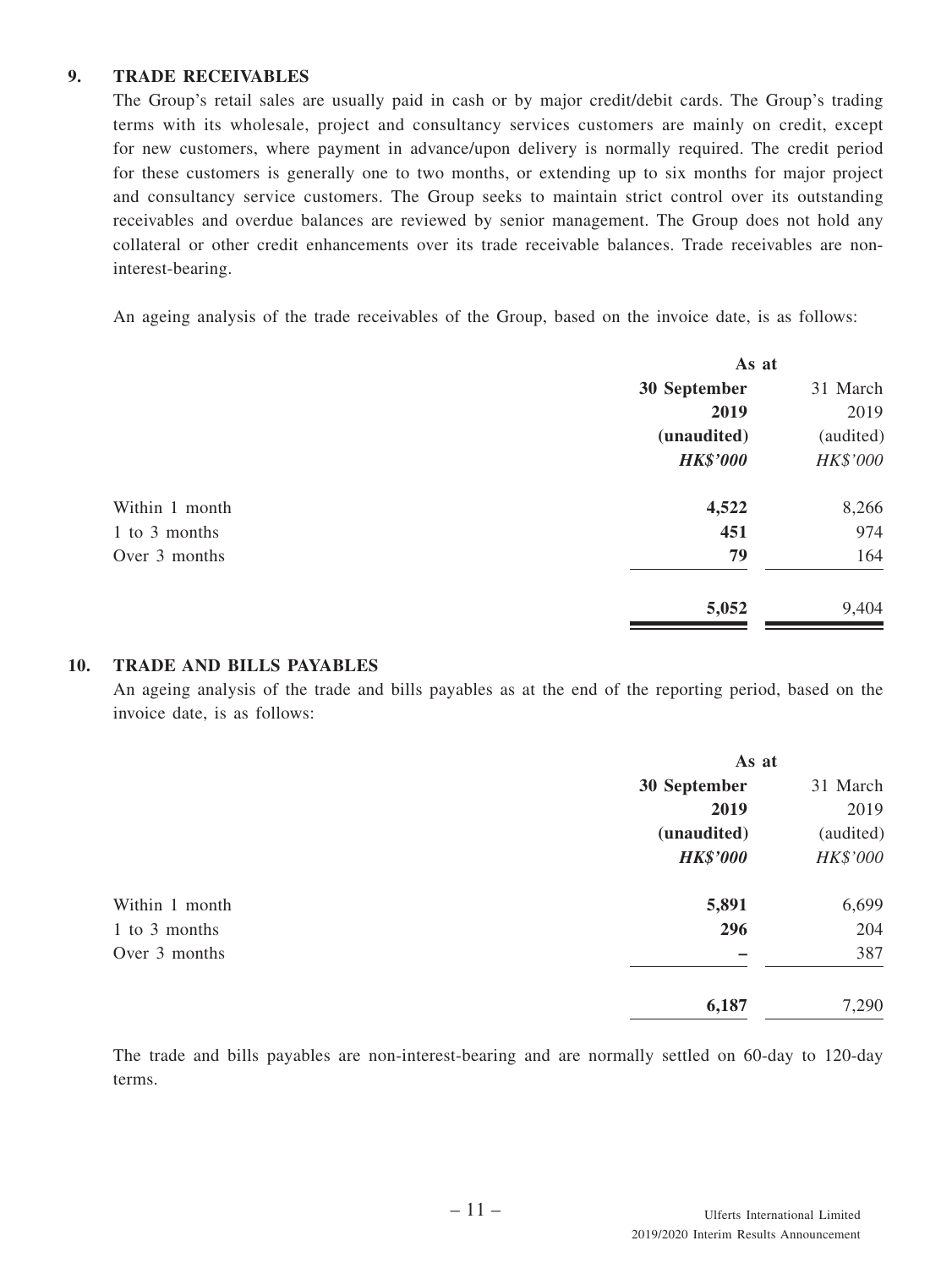## **MANAGEMENT DISCUSSION AND ANALYSIS**

The Group is a leading retailer of high quality home furniture mainly imported from Europe. The Company's shares have been first listed (the "IPO") on the Main Board of the Stock Exchange since January 2018.

The Group has been established for over 40 years, and takes pride in providing superior quality stylish furniture in Hong Kong. As at 30 September 2019, the Group operated 20 points-ofsale ("POS") in Hong Kong, including 18 stores under several retail lines – "*Ulferts Signature*", "*Ulferts*", "*at • home*" and "*Dormire*", and 2 department store counters. "*Ulferts*" is dedicated to transforming living spaces into ideal homes, and offers a wide variety of contemporary style furniture products targeting middle to high income groups. "*at • home*" offers quality compact furniture to suit small living spaces for modern families. "*Dormire*", on the other hand, offers mattresses, pillows, beds, sofabeds, sofas and other ancillary items under the Group's self-owned brand "*Ulfenbo*", targeting the mass market. "*Ulfenbo*" products are also distributed through other retail networks such as roadshows, and wholesaling to over 200 dealers. Additionally, there are several online shopping platforms which maximise market coverage.

### **FINANCIAL REVIEW**

### **Overall Review**

Due to the unresolved US-China trade war and ongoing social unrest, which led to weak market consumption sentiment, the Group's overall sales performance deteriorated during the Period. Despite the increase in the number of stores, both the Group's total revenue and gross profit remained at similar levels as same period last year, and were HK\$113.8 million (2018: HK\$108.0 million) and HK\$69.3 million (2018: HK\$68.3 million) respectively.

Revenue of the retail segment amounted to HK\$105.2 million (2018: HK\$101.1 million), accounting for 92.5% (2018: 93.6%) of the Group's revenue. Among the retail revenue, aggregate sales of "*Ulferts*" and "*Ulferts Signature*" amounted to HK\$82.9 million (2018: HK\$82.9 million), and remained the key revenue contributor, accounting for 78.7% (2018: 82.0%) of total retail revenue.

The net loss for the Period was HK\$10.3 million (2018: HK\$7.2 million). This net loss was primarily due to the under-performance of the overall sales, as well as an increase in rental costs and operating expenses.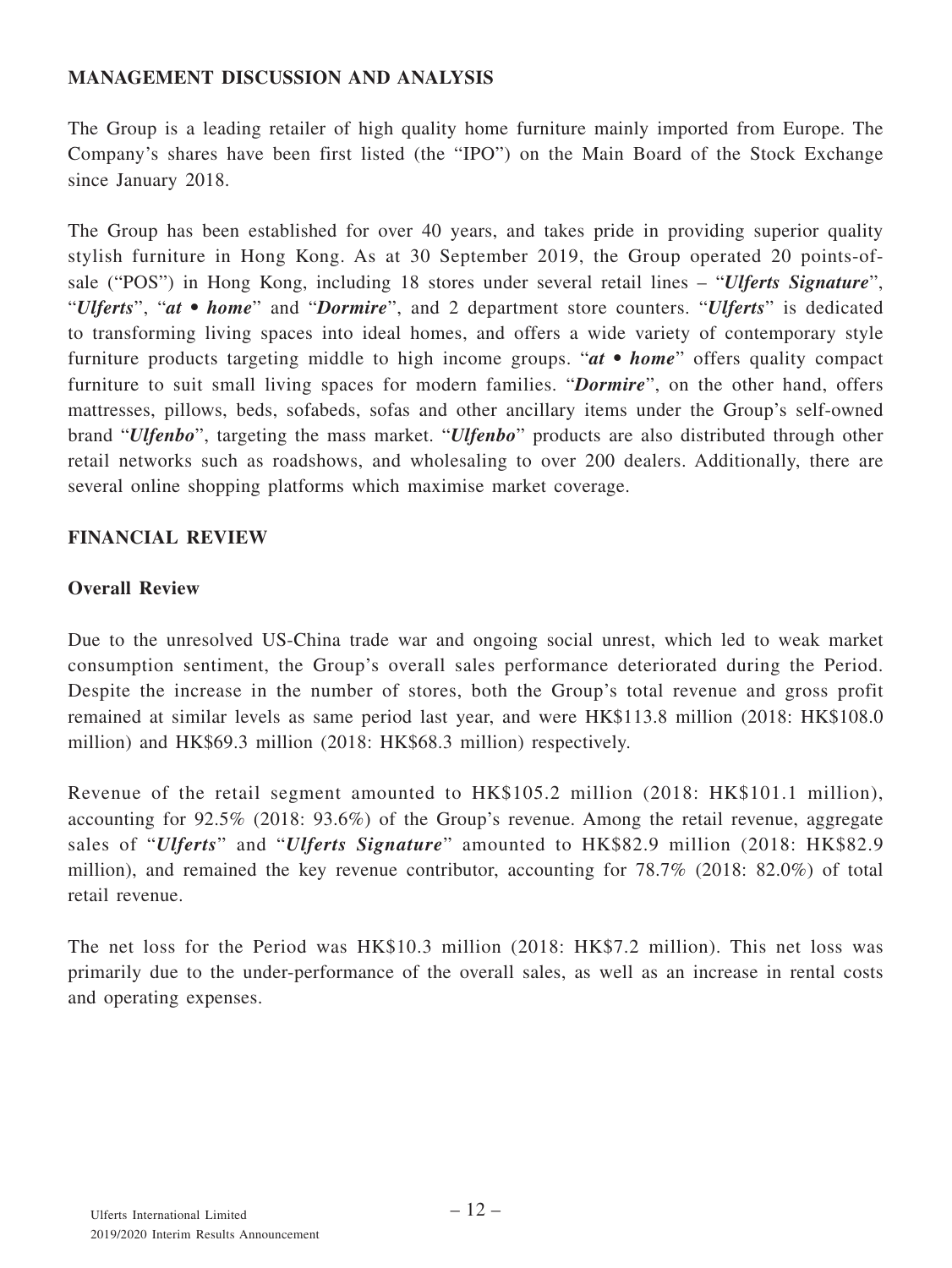# **Capital Structure, Liquidity and Financial Resources**

There was no change in the capital structure during the Period. Cash and cash equivalents of the Group as at 30 September 2019 amounted to HK\$55.4 million (31 March 2019: HK\$59.5 million), which were mainly denominated in Hong Kong dollars. As at 30 September 2019, bank borrowings of the Group increased to HK\$5.9 million (31 March 2019: HK\$4.0 million), and hence its gearing ratio (calculated on the basis of total borrowings over total equity) increased to 5.9% (31 March 2019: 3.6%). The Group has available un-utilised banking facilities of approximately HK\$85.3 million. The strong liquidity position and considerable un-utilised banking facilities enable the Group to retain high flexibility for future development and market uncertainty.

As at 30 September 2019, the Group's current assets and current liabilities were approximately HK\$114.4 million (31 March 2019: HK\$126.2 million) and HK\$80.2 million (31 March 2019: HK\$56.0 million), respectively. Current ratio and quick ratio of the Group were 1.4 (31 March 2019: 2.3) and 0.8 (31 March 2019: 1.4), respectively.

In view of the Group's financial position as at 30 September 2019, the Board considered that the Group has sufficient working capital for its operations and future development plans.

### **Use of Proceeds**

During the IPO in January 2018, the net proceeds from the listing were approximately HK\$92.6 million. An analysis of the utilisation of the net proceeds up to 30 September 2019 is set out below:

|                                                                  | <b>Actual</b><br>use of net<br>Allocation proceeds up to |                                    |  |
|------------------------------------------------------------------|----------------------------------------------------------|------------------------------------|--|
|                                                                  | proceeds                                                 | of use of net 30 September<br>2019 |  |
|                                                                  |                                                          | (HK\$ million) (HK\$ million)      |  |
| Capital expenditure, rental deposits and overhead expenses for   |                                                          |                                    |  |
| opening of " $at \bullet home$ " retail stores                   | 34.2                                                     | 31.0                               |  |
| Strengthening the Group's product portfolio                      | 24.2                                                     | 24.2                               |  |
| Enhancing " <i>Ulfenbo</i> " sales channels and brand awareness  | 10.3                                                     | 10.1                               |  |
| Capital expenditure and rental deposits for opening of "Ulferts" |                                                          |                                    |  |
| retail store                                                     | 9.1                                                      | 8.5                                |  |
| Upgrading information technology                                 | 5.7                                                      |                                    |  |
| General working capital                                          | 9.1                                                      | 9.1                                |  |
| <b>Total</b>                                                     | 92.6                                                     | 82.9                               |  |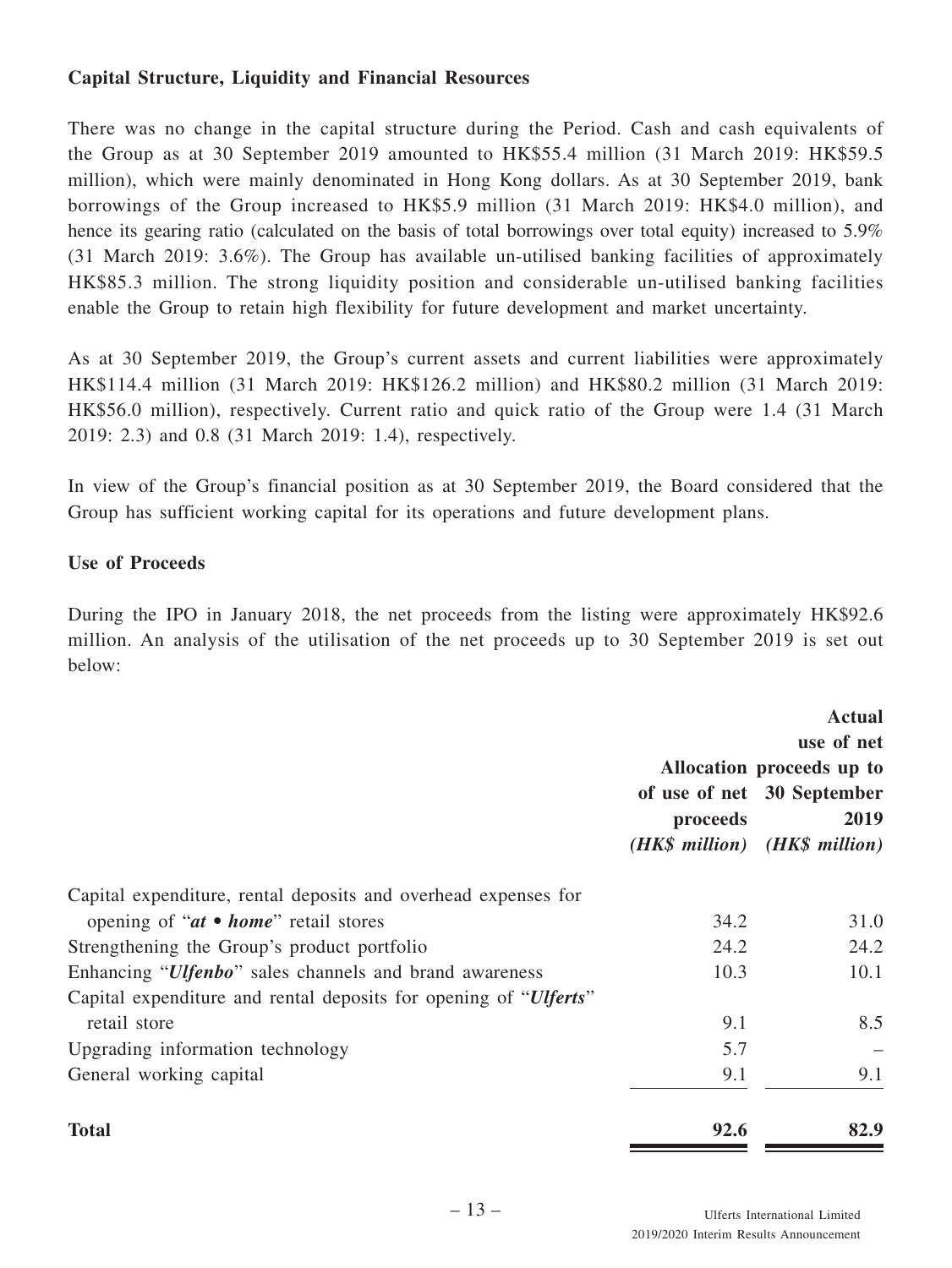#### **BUSINESS REVIEW**

### **Retail Business**

### *• Effective Market Segmentation*

With a clear understanding of market segmentation, the Group defines and identifies target consumer profiles in order to develop product and marketing strategies to reach out to their specific preferences.

"*Ulferts*", the Group's core retail label, is dedicated to providing high quality, stylish and luxury furniture, enabling its customers to create their ideal homes. To offer a wide variety of contemporary style furniture products targeting middle to high income groups, the Group operates "*Ulferts*" showrooms across Hong Kong. "*Ulferts Signature*" offers high-end branded furniture products and luxury European tailor-made furniture. It targets up-market customers seeking a superior lifestyle.

Another retail line, "*at* • *home*", offers quality, stylish and compact furniture. It targets the mid-range segment and is geared towards the needs of young couples and local small families.

"*Ulfenbo*" products focus on mass market consumers who demand quality and affordable mattresses, pillows and other ancillary items to enhance their sleep experience. To facilitate the retailing of "*Ulfenbo*" products, the Group operates "*Dormire*" specialty stores which are typically small-scale, and are designed with a casual and relaxing environment, to highlight smart living style.

### *• Diverse Product Portfolio*

The Group offers a wide variety of furniture products – ranging from leather sofas, cabinets, dining tables and chairs, through wardrobes, coffee tables and sideboards, to beds, which are imported from European and Asian countries. The Group currently carries more than 50 furniture brands in "*Ulferts Signature*" and "*Ulferts*" showrooms, as well as "*at • home*" stores, including international brands such as Himolla, Malerba, Gamma, Cornelio Cappellini, Kristalia and Tonelli, with which the Group has built long-standing relationship. "*at • home*" particularly offers various compact furniture products with special features and functions to suit the local small living spaces, as well as chic Danish home accessories.

The Group also offers mattresses, pillows, sofas, sofabeds, beds, as well as other ancillary items such as mattress protectors and mattress toppers under its self-owned label "*Ulfenbo*". The Group provides different models of mattresses, in various sizes with varying supports, to meet diverse customer needs.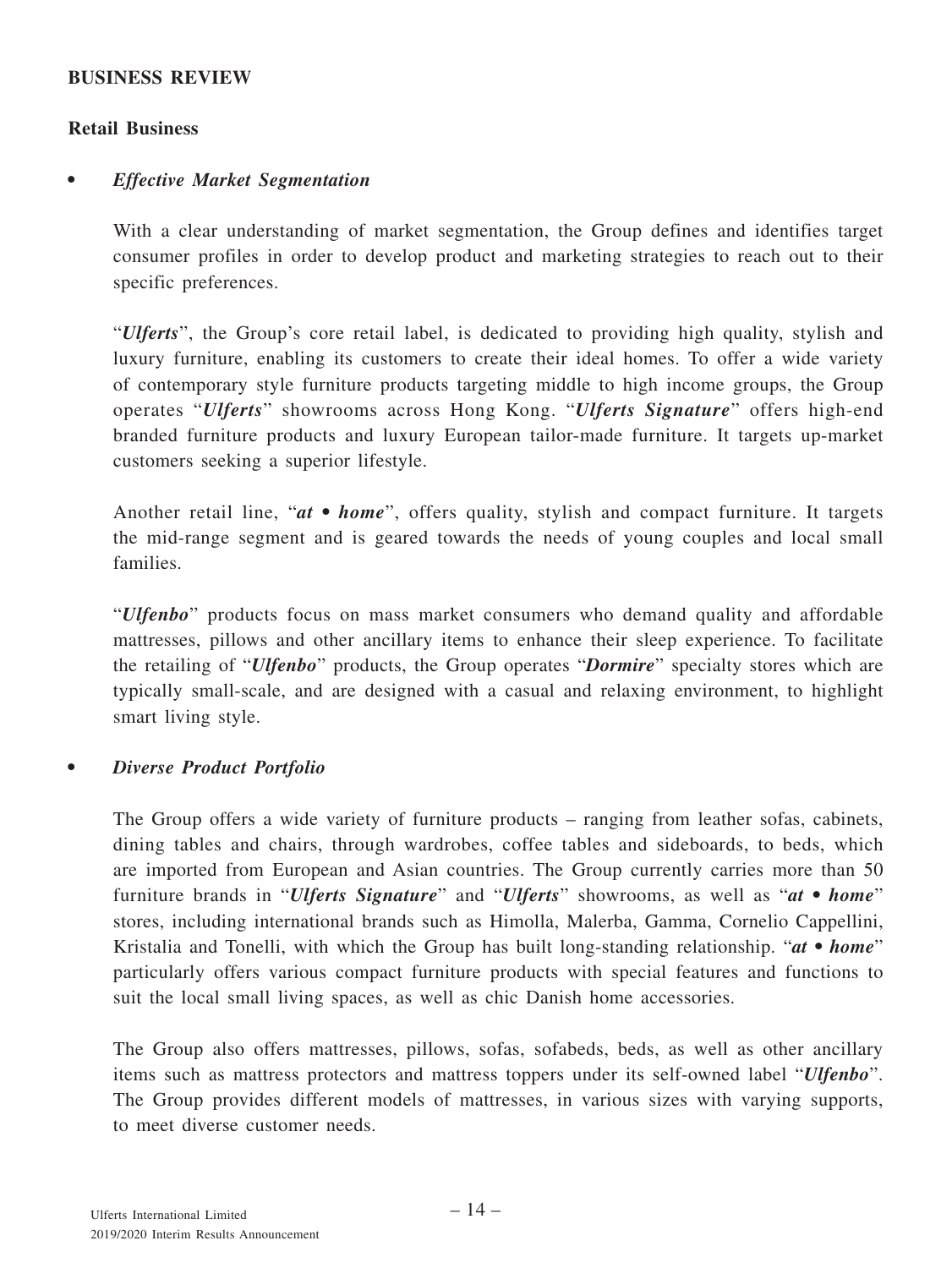As at 30 September 2019, the Group had 20 POS (31 March 2019: 20) in Hong Kong. The number of outlets in each retail line is as follows:

| <b>Retail Line</b>                      | <b>Number of POS</b> |
|-----------------------------------------|----------------------|
| "Ulferts Signature"                     | 1                    |
| "Ulferts"                               | 6                    |
| " $at \bullet home"$                    | 3                    |
| "Dormire" and department store counters | 10                   |
| <b>Total</b>                            | 20                   |

"*Ulferts*" showrooms are strategically located in either upscale residential areas or major shopping areas, targeting middle to high income groups. With its solid presence in these mature locations with resilient foot traffic, the Group enjoys substantial visitations and a high brand reputation. The Group's largest flagship store, "*Ulferts Signature*", is a 3-storey store with gross floor area of approximately 21,700 square feet, in Hung Hom. It features more luxurious lines of furniture and masterpieces with sophisticated finishing and excellent craftsmanship. Premium brands including Cornelio Cappellini and Crystal Stone are available at "*Ulferts Signature*".

As at 30 September 2019, there were 3 "*at • home*" stores, strategically established in Discovery Park in Tsuen Wan, HomeSquare in Shatin and Lee Garden Three in Causeway Bay. All have been well-received by local residents and shoppers. Meanwhile, the Group is currently operating 10 "*Dormire*" specialty stores and department store counters, all of which are situated in residential areas, in order to capitalise on the market potential.

# *• Excellent Customers Shopping Experience*

"*Ulferts Signature*" and "*Ulferts*" showrooms are spacious, with a stylish and cozy environment, enabling the Group to display a wide spectrum of products for customers to touch and feel the actual furniture, its colour tones and the texture, to maximise customers' shopping experience. The ambience, setting and placement of furniture within the distinctive display zones have all been tailor-designed by a dedicated visual merchandising team to impart harmonious, home-like comfort. The salesforce is well-trained and offers customers advice on their purchasing needs. In recognition of its service excellence, the Group was awarded the "Quarterly Service Leader" in Furniture & Home Accessories Category for the periods April to June and July to September 2019, in the Mystery Shoppers Programme organised by the Hong Kong Retail Management Association.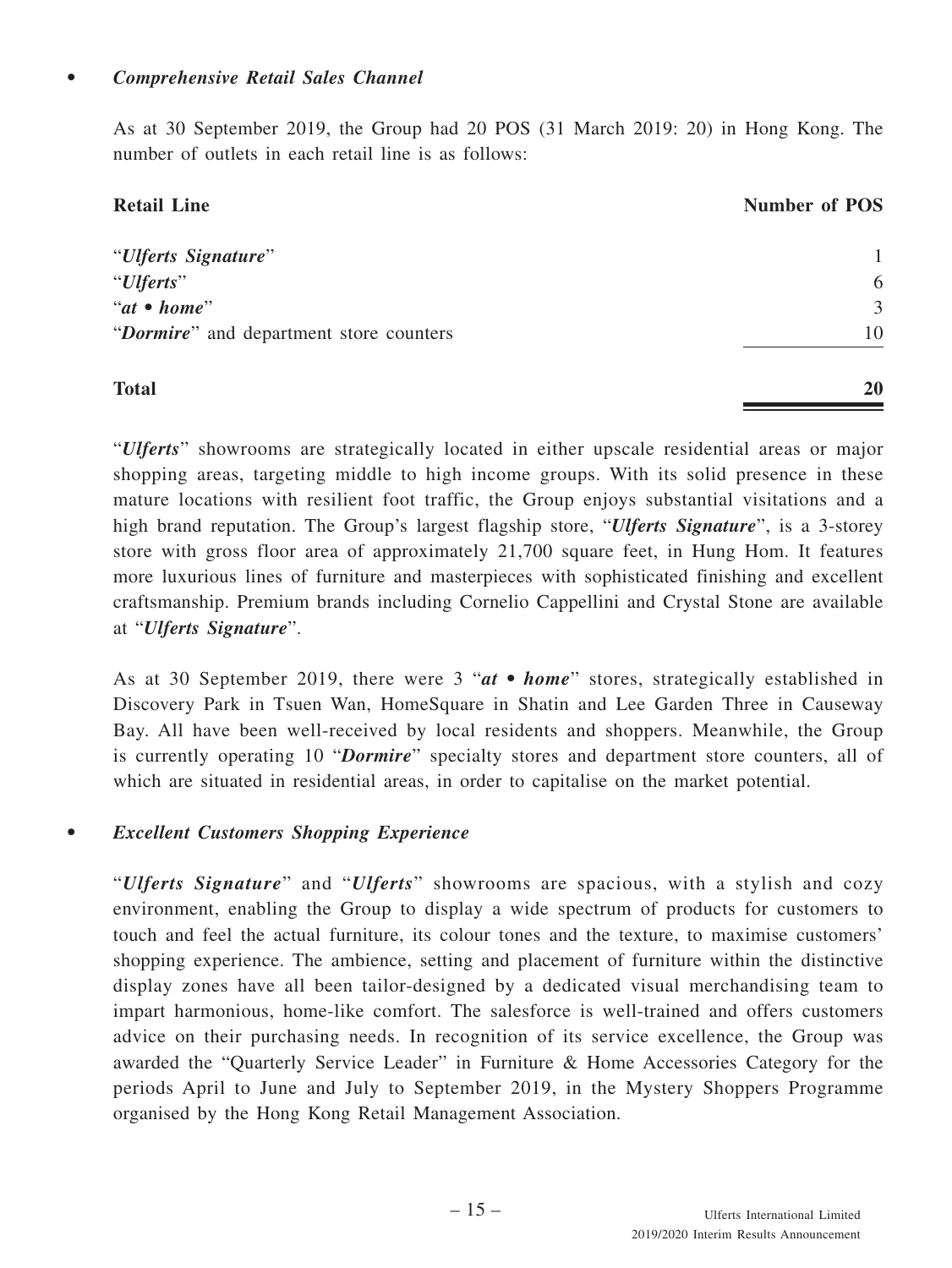## *• Diversified Marketing Strategies*

The Group believes that brand recognition is crucial for driving long-term growth and success. To enhance brand awareness, the Group conducted a range of marketing and promotional campaigns spanning TV commercials, print advertisements, outdoor advertising and social media engagements on regular basis as well as pop-up exhibitions at suitable venues. It also launched promotional campaigns such as seasonal sale, annual sale and stock clearance sale, as well as joint promotions with banks and other financial institutions and reward programmes such as Asia Miles.

### **Wholesale Business**

The Group also operates a wholesale business spanning mattresses, pillows, sofabeds and sofas under its self-owned label "*Ulfenbo*", through over 200 dealers in Hong Kong and Macau. Based on its long establishment and quality products, the "*Ulfenbo*" brand has been recognised by the "Hong Kong Top Brand Mark" for five consecutive years since 2014, under the Hong Kong Top Brand Scheme organised by the Chinese Manufacturers Association of Hong Kong and Hong Kong Brand Development Council.

# **Special Projects**

Complementing its retail and wholesale business, the Group has a special projects division, which undertakes furniture-related projects primarily for corporate customers such as offices, cinemas, hotels, showflats and tertiary institutions. The division provides services ranging from planning and design, through procuring custom-made furniture to final installation for corporate customers, as well as consultation and liaison services with furniture manufacturers.

# **PROSPECTS**

Despite the recent negotiations between the United States and China, which slightly eased trade tensions, the ongoing trade war will continue casting shadows on the growth of global economy. In the meantime, the local social unrest has led to disruptions in many districts in Hong Kong, and hindered normal business activities spanning various industries. The market in general is adopting a wait-and-see attitude, while property developers are slowing down or pushing back the launch of new properties, which directly affects the market demand for home furniture. Weak consumption sentiment and a tough operating environment are expected to persist for some time.

Nonetheless, the latest amendment to the cap on the value of properties under the Mortgage Insurance Programme of HKMC Insurance has lowered the hurdle for purchasing properties, providing an impetus for first-time home buyers. In the near term, the Group foresees small apartments will be the focus of the supply of residential units. The Group will therefore strive to enhance its "*at • home*" retail line, which meets the demand for fusing design and function in small living spaces. Subsequent to the Period, the Group has expanded the retail network of "*at* • *home*" to MegaBox in Kowloon Bay, further strengthening its market presence.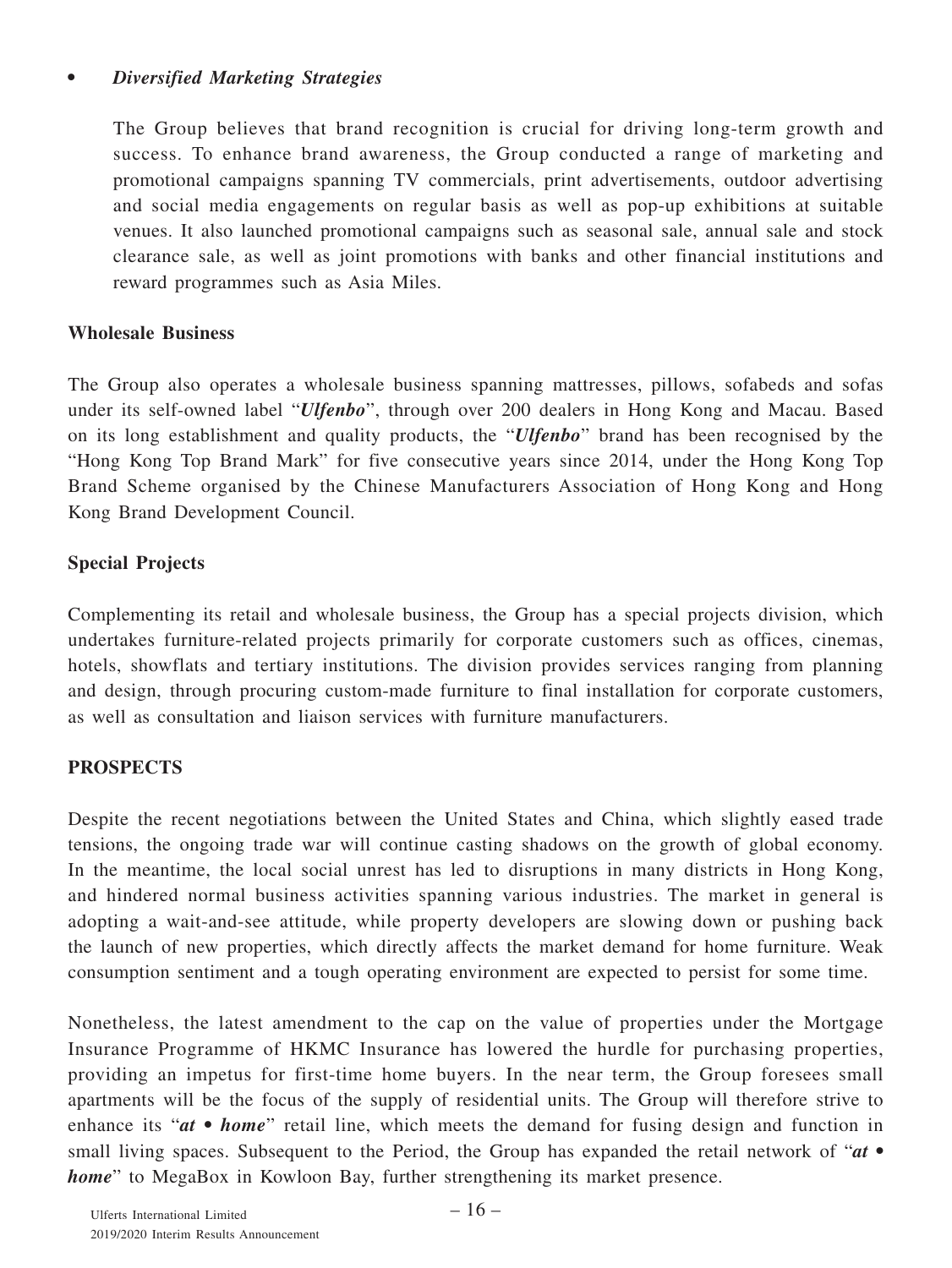Various recently published statistics indicate a slowdown in local economic development. The Group will closely monitor market conditions, and take precautionary measures accordingly. The Group will also continue enhancing its operational efficiencies through prudent control of inventories, stringent control of rental cost and other operating expenses. With a comprehensive portfolio covering luxury, premium mass and mass markets, the Group will continue diversifying its customer base by effective market segmentation and enhancing its sales network, with the aim of boosting the sales performance of each retail line. With a history of over 40 years in Hong Kong, the Group will endeavour to weather the storm in the face of difficult times.

# **EMPLOYEES AND REMUNERATION POLICY**

As at 30 September 2019, the Group's number of employee was 140 (2018: 146). Total staff costs (including Directors' remuneration and the other staff costs) were approximately HK\$24.3 million (2018: HK\$22.3 million) for the Period. Employees' remuneration was determined in accordance with individual's responsibility, competence and skills, experience and performance as well as market pay level. Staff benefits include medical and life insurance, provident funds and other competitive fringe benefits. The Company has adopted a share option scheme to provide incentive or rewards to staff.

### **INTERIM DIVIDEND**

The Board has resolved not to declare any payment of interim dividend for the financial year ending 31 March 2020.

### **REVIEW OF INTERIM RESULTS**

These condensed consolidated interim financial statements of the Group for the Period have not been reviewed nor audited by the Company's auditor, Ernst & Young, but have been reviewed by the audit committee of the Company, which comprises the three Independent Non-executive Directors of the Company.

### **CORPORATE GOVERNANCE**

### **Corporate Governance Code**

The Company had complied throughout the Period with all code provisions set out in the Corporate Governance Code under Appendix 14 of the Listing Rules.